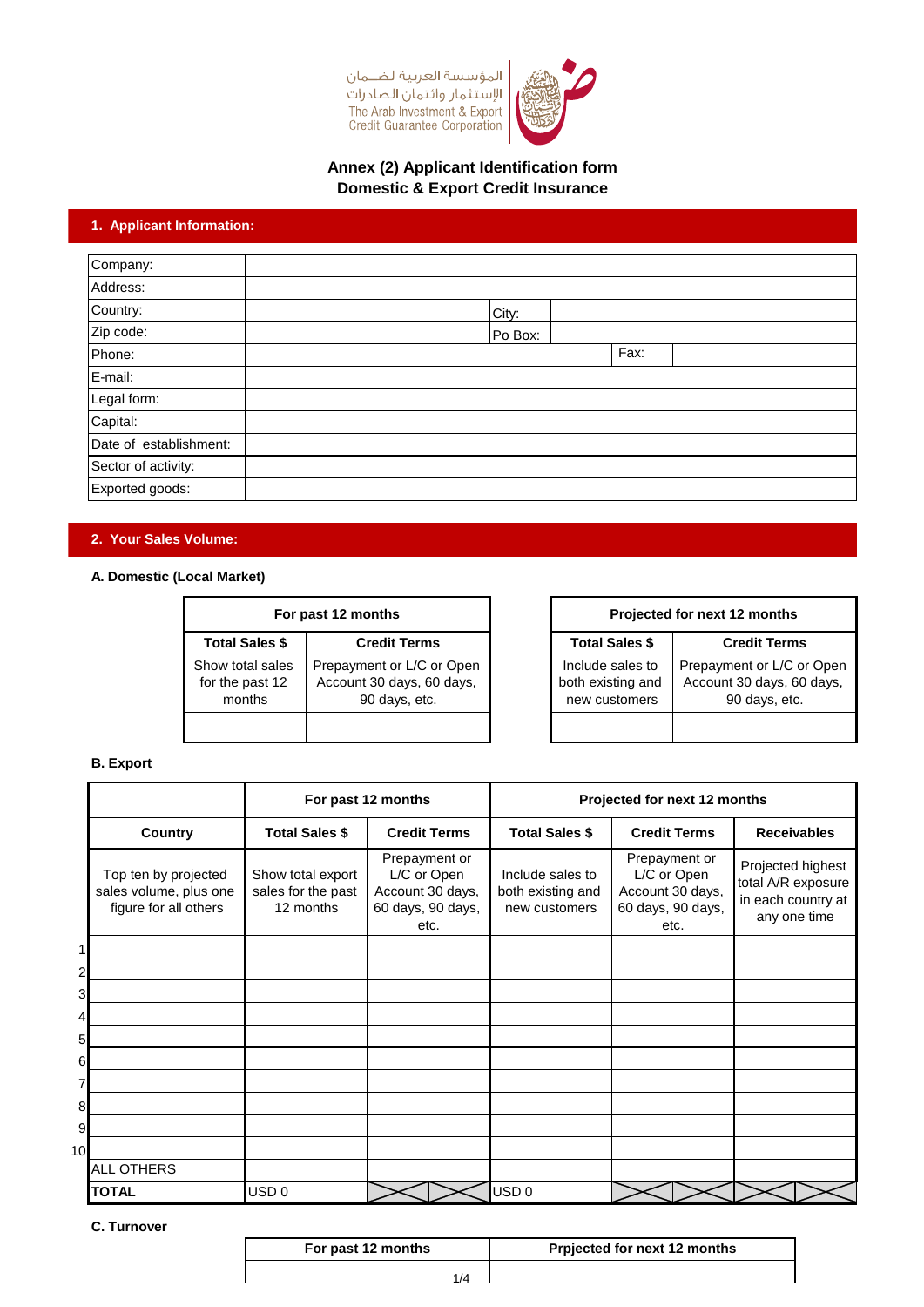## **3. Largest Buyers:**

## **A. Domestic (local market)**

|    | <b>Buyer Name</b> | Complete address | Requested credit<br>limit \$ | Credit<br>period | Instrument of<br>payment | Total annual sales<br>\$ |
|----|-------------------|------------------|------------------------------|------------------|--------------------------|--------------------------|
|    |                   |                  |                              |                  |                          |                          |
| 2  |                   |                  |                              |                  |                          |                          |
| 3  |                   |                  |                              |                  |                          |                          |
| 4  |                   |                  |                              |                  |                          |                          |
| 5  |                   |                  |                              |                  |                          |                          |
| 6  |                   |                  |                              |                  |                          |                          |
| 7  |                   |                  |                              |                  |                          |                          |
| 8  |                   |                  |                              |                  |                          |                          |
| 9  |                   |                  |                              |                  |                          |                          |
| 10 |                   |                  |                              |                  |                          |                          |
|    |                   |                  |                              |                  | <b>Others</b>            |                          |
|    |                   |                  |                              |                  | Total sales USD 0        |                          |

## **B. Export**

|                 | Importer Name      | Country | Complete address | Requested credit<br>limit \$ | Credit<br>period | Instrument of<br>payment | <b>Total annual</b><br>export \$ |
|-----------------|--------------------|---------|------------------|------------------------------|------------------|--------------------------|----------------------------------|
|                 |                    |         |                  |                              |                  |                          |                                  |
| 2               |                    |         |                  |                              |                  |                          |                                  |
| $\mathbf{3}$    |                    |         |                  |                              |                  |                          |                                  |
| 4               |                    |         |                  |                              |                  |                          |                                  |
| 5               |                    |         |                  |                              |                  |                          |                                  |
| 6               |                    |         |                  |                              |                  |                          |                                  |
| 7               |                    |         |                  |                              |                  |                          |                                  |
| 8               |                    |         |                  |                              |                  |                          |                                  |
| 9               |                    |         |                  |                              |                  |                          |                                  |
| 10 <sub>1</sub> |                    |         |                  |                              |                  |                          |                                  |
|                 | <b>Others</b>      |         |                  |                              |                  |                          |                                  |
|                 | Total Export USD 0 |         |                  |                              |                  |                          |                                  |

# **4. Additional Buyers:**

……… Buyers. In addition to the buyers listed above, approximately how many more buyers do you have?

Approximately how many of these additional buyers will require credit limits at any one time?

| . | \$25,000?<br>Up to    | . | \$100,001-\$250,000?                 | . | Over \$1 million  |
|---|-----------------------|---|--------------------------------------|---|-------------------|
| . | $$25,001 - $50,000?$  | . | $\frac{1}{2}$ \$250,001 - \$500,000? | . | Over \$ 2 million |
| . | $$50,001 - $100,000?$ | . | \$500,001-\$1 million?               | . | Over \$3 million  |

# **5. Types of Buyers:**

| Domestic:           | Number: |
|---------------------|---------|
| <b>Manufactures</b> |         |
| <b>Distributors</b> |         |
| Government          |         |
| Other, specify:     |         |

| Number: | Export:             | Number: |
|---------|---------------------|---------|
|         | Manufactures        |         |
|         | <b>Distributors</b> |         |
|         | Government          |         |
|         | Other, specify:     |         |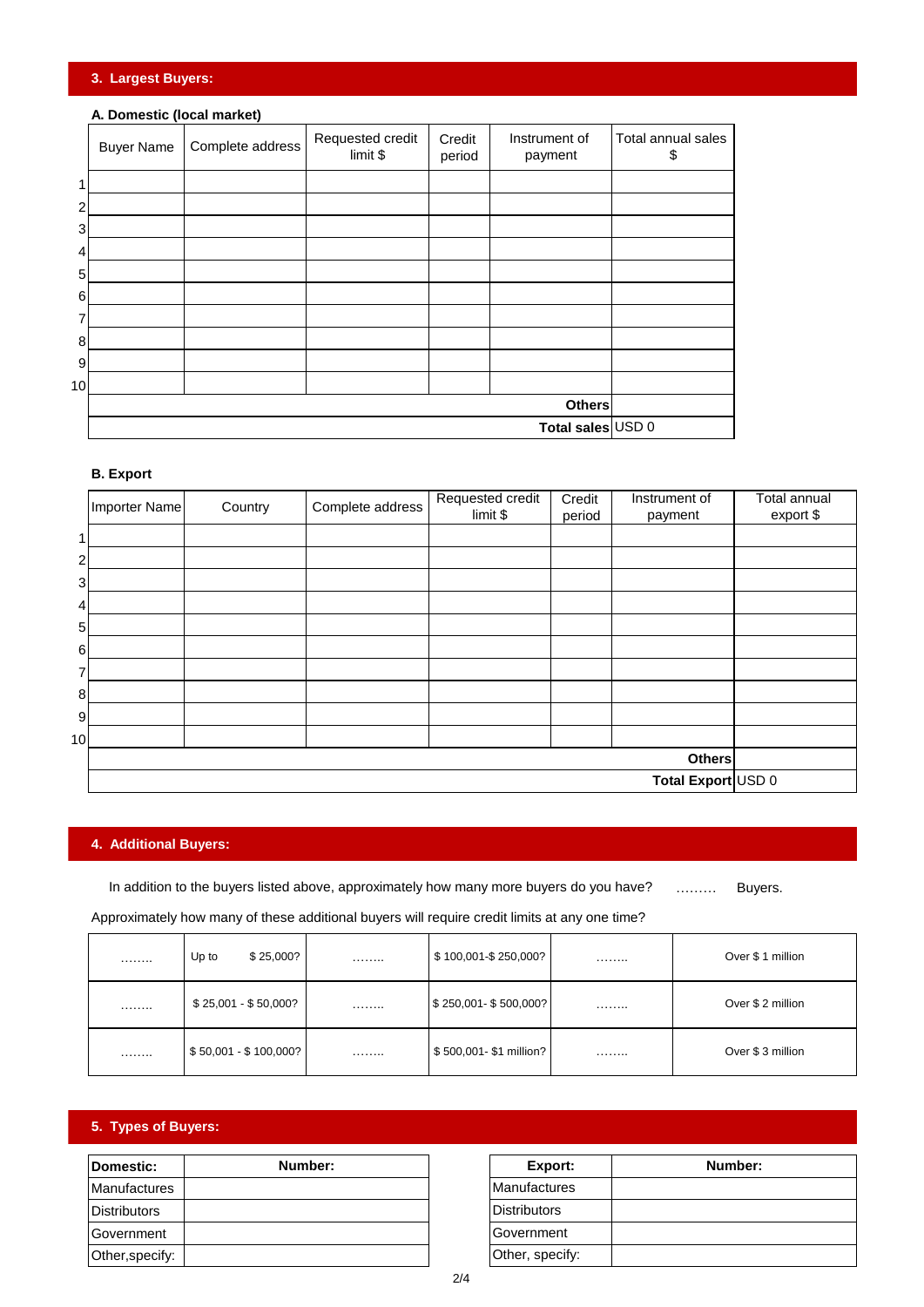## **6. Sales/ Accounts Receivable**

| Total receivables outstanding as of application date: \$ |                       |                        |                        |                         |                           |  |
|----------------------------------------------------------|-----------------------|------------------------|------------------------|-------------------------|---------------------------|--|
| Aged as follows:                                         |                       |                        |                        |                         |                           |  |
| Current                                                  | 1-30 Days<br>Past-Due | 31-60 Days<br>Past-Due | 61-90 Days<br>Past-Due | 91-180 Days<br>Past-Due | Over 180 Days<br>Past-Due |  |
|                                                          |                       |                        |                        |                         |                           |  |

(Attach explanations for accounts over 60 days past-due including buyer, country, reason, and likely repayment)

### **7. Sales Loss History (Defaulting buyers):**

| Year | Number of Losses | Total of losses in \$ | Largest Single Loss \$ | <b>Explanation for Largest Loss</b> |
|------|------------------|-----------------------|------------------------|-------------------------------------|
| 20.  |                  |                       |                        |                                     |
| 20.  |                  |                       |                        |                                     |
| 20.  |                  |                       |                        |                                     |
| 20.  |                  |                       |                        |                                     |
| 20.  |                  |                       |                        |                                     |

#### **8. Credit worthiness evaluation of new Buyers:**

Would you specify the supports used in assessing a new buyer credit worthiness?

| $\Box$ | <b>Credit Reports</b>       | Names of agencies used:    | . |
|--------|-----------------------------|----------------------------|---|
| $\Box$ | <b>Financial Statements</b> | Which ratios are analyzed? | . |
| $\Box$ | <b>Trade References</b>     | Guidelines for evaluation: | . |
| $\Box$ | <b>Bank References</b>      | Guidelines for evaluation: | . |
| □      | Personal Visits             | What do you look for?      | . |
| ◻      | <b>Other Sources</b>        | .                          |   |

## **9. Are there any buyers or any of their owners, partners, or shareholders affiliated to your company?**

No  $\Box$  Yes  $\Box$  If yes, please specify:

## **10. Credit decision makers:**

| How many years has your company been in business?          |     |   | .  | Years  |
|------------------------------------------------------------|-----|---|----|--------|
| Which positions in your company make credit decisions?     |     |   |    |        |
| Combined years of credit experience for these individuals? |     |   |    | Years  |
| Can anyone else overrule these individuals' decisions?     | Yes | ┑ | No | $\Box$ |
| How often are accounts receivable aging reports generated? |     |   |    |        |
| Do the same individuals as above review these reports?     | Yes |   | No |        |